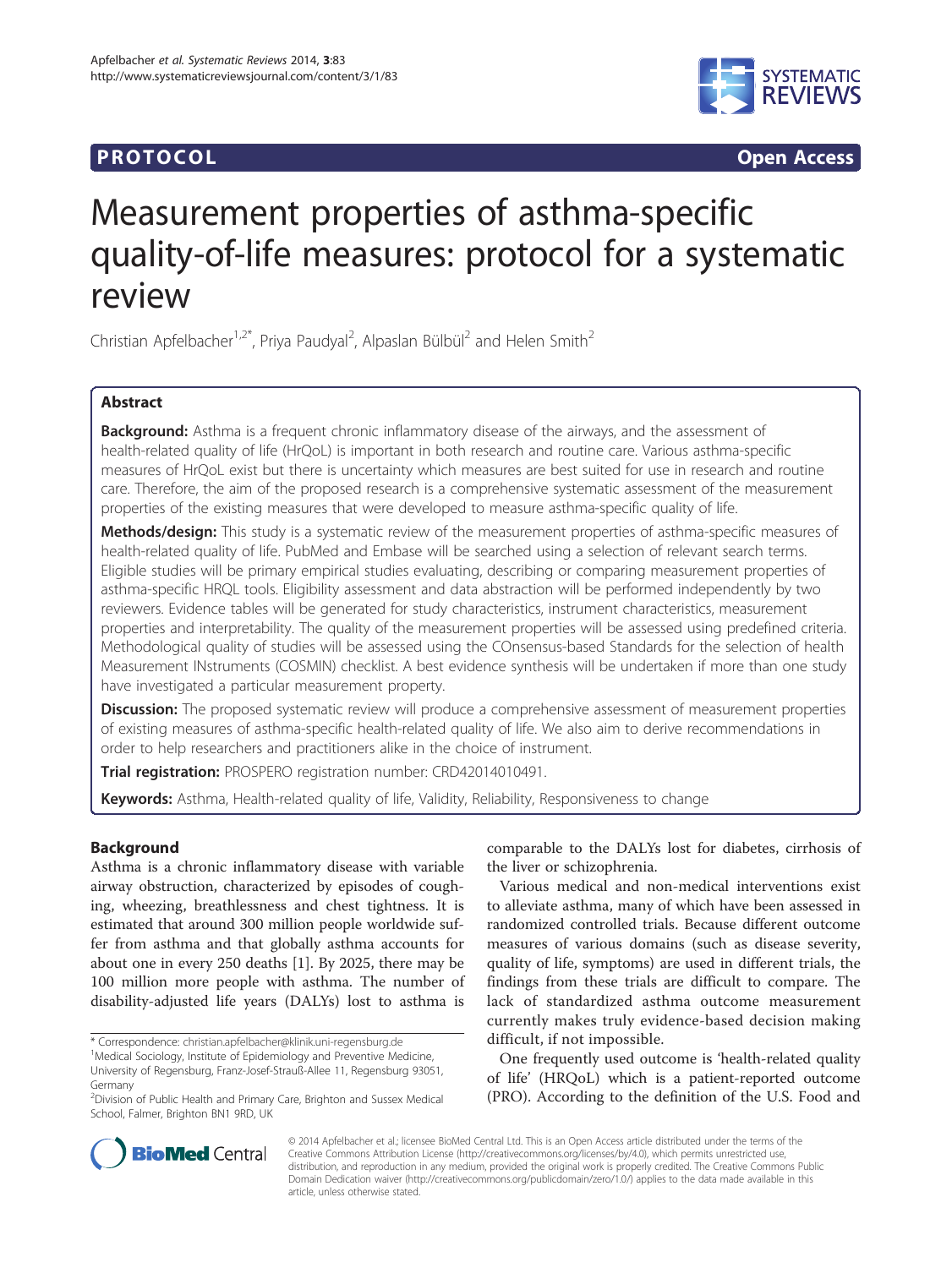Drug Administration (FDA), a PRO is defined as 'any report of the status of a patient's health condition that comes directly from the patient, without interpretation of the patient's responses by a physician or anyone else' [[2\]](#page-4-0). Several reviews of PRO instruments for asthma have been conducted.

A published structured review identified six common asthma-specific quality-of-life measures: the Juniper Asthma Quality of Life Questionnaire (AQLQ-J) [[3](#page-4-0)], the Sydney Asthma Quality of Life Questionnaire (AQLQ-S) [[4](#page-4-0)], the Living with Asthma Questionnaire (LWAQ) [\[5](#page-4-0)], the St George's Respiratory Questionnaire (SGRQ) [\[6,7\]](#page-4-0), the Quality of Life for Respiratory Illness Questionnaire (QOL-RIQ) [[8\]](#page-4-0) and the Rhinasthma questionnaire [[9](#page-4-0)]. The measures were reviewed using seven different criteria: conceptual and measurement model, reliability, validity, interpretability, burden, administration format and translations. The review concluded that the instruments differed in almost all criteria, and therefore, it cannot be assumed that they measure the same thing. The authors recommend to select those questionnaires that were designed for asthma and that do not assess symptoms as part of quality of life (QoL). These requirements are fulfilled by the Sydney Asthma QoL Questionnaire (AQLQ-S) [[4\]](#page-4-0) and the Living with Asthma Questionnaire (LWAQ) [[5\]](#page-4-0). However, it is also stated that it remains unclear which of the questionnaires best reflects patient perception of QoL.

The Patient-reported Outcome Measurement Group (POMG) in England completed a comprehensive structured review of patient-reported outcome measures for people with asthma and provided recommendations to the Department of Health [[10\]](#page-4-0). The difference to the structured review is that it not only encompasses asthma-specific quality-of-life measures, but also measures of health status, asthma control, utilities and symptoms. Twenty-two asthma-specific measures were evaluated. Based on the volume of evaluations and good measurement and operational characteristics, the original Juniper Asthma Quality of Life Questionnaire [\[3\]](#page-4-0), the standardized Juniper Asthma Quality of Life Questionnaire [\[11\]](#page-4-0) and the mini Juniper Asthma Quality of Life Questionnaire [[12](#page-4-0)] as well as the Sydney Asthma Quality of Life Questionnaire [[4](#page-4-0)] were presented to a multidisciplinary panel for discussion. Based on appraisal of evidence by the POMG and taking account of ratings and comments from the panel, the mini AQLQ was recommended as an asthma-specific instrument. Its ease of use and patient acceptability as well as the good concordance between postal and supervised administration was considered to be an important characteristic for measuring outcomes in NHS clinical care.

The third important review comes from the USA. In the light of a lack of adequate outcomes standardization, several National Institutes of Health (NIH) organizations

that support asthma research as well as the Agency for Healthcare Research and Quality in the US agreed to a drive towards outcome standardization. As part of this effort, the published documentation relating to asthma-specific quality-of-life measures was reviewed [[13](#page-4-0)]. In the review, the existing instruments were classified as follows:

- *Core outcomes:* selective set of asthma outcomes to be considered by participating NIH institutes and other federal agencies as requirements for institute-/ agency-initiated funding of clinical trials and large observational studies in asthma
- Supplemental outcomes: asthma outcomes for which standard definitions can or have been developed, methods for measurement can be specified, and validity has been proved but whose inclusion in funded clinical asthma research will be optional
- *Emerging outcomes*: asthma outcomes that have the potential to (1) expand and/or improve current aspects of disease monitoring and (2) improve translation of basic and animal model-based asthma research into clinical research. Emerging outcomes may be new or may have been previously used in asthma clinical research, but they are not yet standardized and require further development and validation

The US review identified 9 instruments for adults, the ABP [\[14\]](#page-4-0), the Asthma Impact Survey [\[15\]](#page-4-0), the AQLQ-J-s [[11](#page-4-0)], the mini AQLQ-J [[12](#page-4-0)], the LWAQ [\[16\]](#page-4-0), the modified AQLQ-S [\[17\]](#page-4-0), the Asthma Short Form [\[18\]](#page-4-0), the SGRQ [[6,7\]](#page-4-0) and the AQ-20 [\[17\]](#page-4-0).

None of these qualified as core outcome because they predominantly measured indicators of asthma control (symptoms and/or functional status), failed to provide a distinct, reliable score measuring all key dimensions of the intended construct and/or lacked adequate psychometric data.

All three reviews have failed to perform a systematic literature search and have not included a systematic assessment of the methodological quality of the included studies. The proposed review will therefore systematically assess the measurement properties of asthma-specific quality-of-life measures and include an assessment of the methodological quality of all included studies.

## Methods/design

This study is a systematic review of the measurement properties of asthma-specific measures of health-related quality of life.

## Eligible measures

All measures which are specifically designed to measure health-related quality of life in asthma are eligible.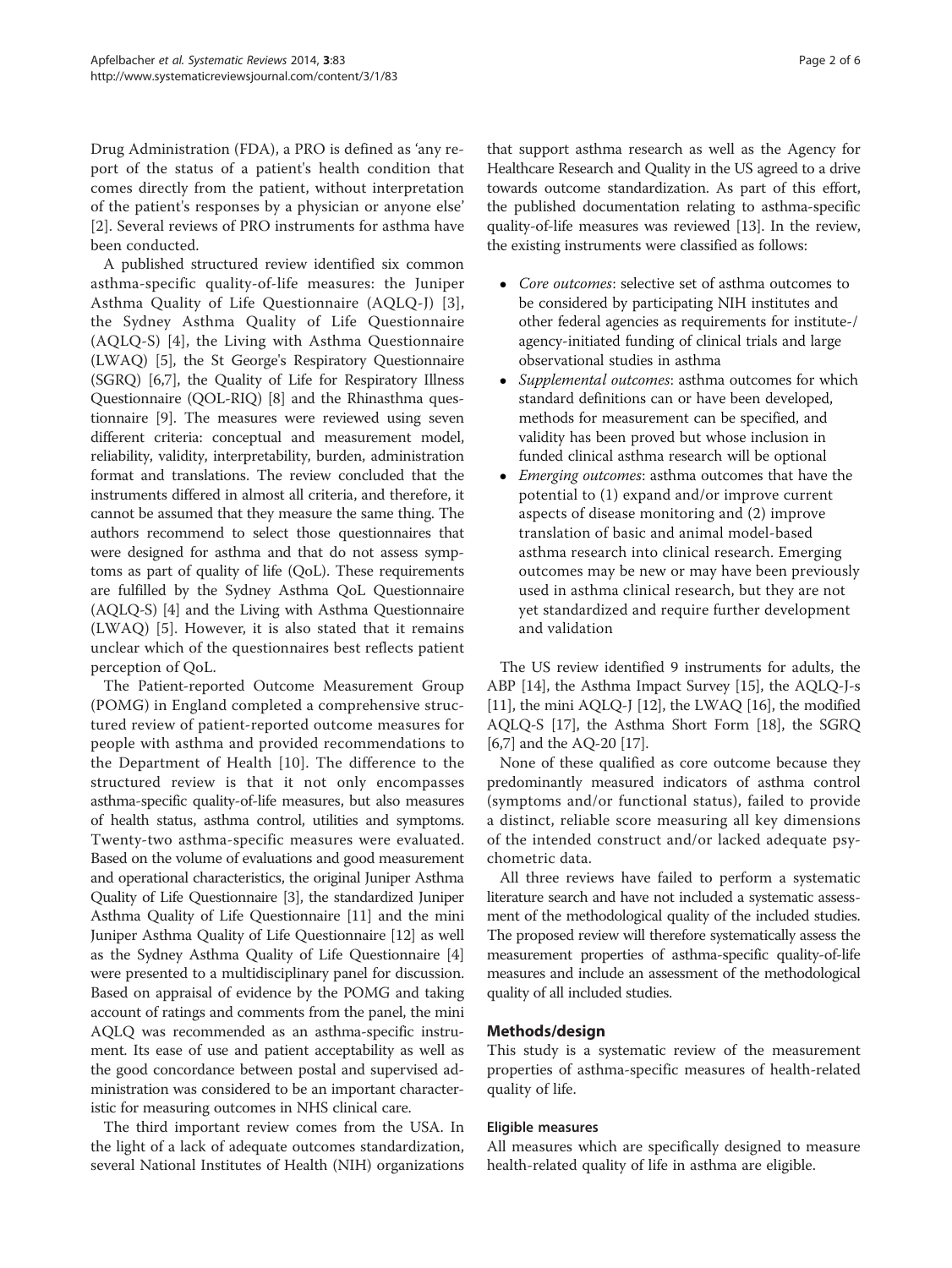## Eligible studies

## Inclusion criteria

A study will be included if it is a full text paper, published in English and describes the development ('inauguration paper') and/or evaluation of the measurement properties ('validation paper') of an asthma-specific measure of HRQoL. The study population should be adults  $(\geq 18$  years) with asthma. The study should be published as a full text paper and the instrument should be a self-report questionnaire.

Exclusion criteria: Articles reporting on interview instruments or instruments for proxies will not be considered for the purpose of this review. Articles that report an eligible measure, e.g. as an outcome in a clinical trial without any explicit validation will not be considered eligible.

## Literature search

A systematic literature search will be performed in PubMed and EMBASE. Blocks of search terms will be used relating to the following aspects:

- Construct of interest (asthma-specific health-related quality of life): here, the broad search term 'quality of life' will be used.
- Target population (adult asthma patients): here, different combinations will be used like 'allergic' or 'atopic' or 'bronchial' and each will be combined with 'asthma'. The search will be limited to humans.
- Measurement properties: The highly sensitive PubMed search filter for finding studies on measurement properties developed by Terwee et al. will be used to identify relevant articles [[19\]](#page-4-0). This filter has a sensitivity of 97.4% and a precision of 4.4%. A selection of relevant search terms will be used in EMBASE, which has been used before in reviews.

For each of these search strategies, a thorough list of synonyms will be collated using index terms (e.g. MESH terms in PubMed) linked with other free text words. The synonyms will be combined with the conjunction 'OR'. After that, the searches designed according to the three main aspects will be combined with 'AND' in order to get to the list of publications from which the relevant ones will be picked. A further search will be conducted with the names of instruments found in the original search. These names should be combined with AND with the requirements for the target population and measurement properties. The references of all the included relevant articles will also be screened. In addition, websites of relevant professional organizations and institutions will be searched. For all searches, search dates will be provided in the review.

## Study selection

In a first phase, titles and abstracts will be assessed for eligibility. Full text articles will be obtained for the remaining abstracts and again be assessed for eligibility. Each citation will be judged for eligibility independently by two reviewers. Disagreements will be resolved by discussion of all reviewers.

## Data extraction

Two reviewers will independently extract data from each article included. Relevant data from all included articles will be summarized in evidence tables. Evidence tables will contain the following information: characteristics of the instrument (name of measure, domains measured, number of items), characteristics of the study population (geographical location, gender, age, co-morbidities), results for conceptual models and measurement properties (reliability, validity, responsiveness to change according to Table [1\)](#page-3-0) and results for interpretability (including minimal important difference). The evidence tables will be pilot-tested.

## Assessment of the measurement properties of instruments

The predefined quality criteria for rating the measurement properties of instruments recommended by the COnsensus-based Standards for the selection of health Measurement INstruments (COSMIN) group will be used to assess the measurement properties of the measures [[20](#page-4-0)] (Table [1\)](#page-3-0). These relate to the following measurement properties and aspects of measurement properties: reliability (internal consistency, measurement error, reliability), validity (content validity, structural validity, hypothesis testing) and responsiveness. In addition, we will consider whether the development of any instrument included in the systematic review was based on an a priori conceptual framework/model.

## Assessment of the methodological quality of included studies

The COSMIN checklist [[21-](#page-4-0)[23\]](#page-5-0) will be used to evaluate the methodological quality of included studies. In the COSMIN checklist ([www.cosmin.nl](http://www.cosmin.nl)), four domains are distinguished (reliability, validity, responsiveness and interpretability) with related measurement properties and aspects of measurement properties. For each of the measurement properties, the COSMIN checklist consists of 5–18 items covering methodological standards (organized in nine boxes for the nine measurement properties). In addition, each item can be scored on a four-point scale (i.e. 'poor', 'fair', 'good', 'excellent'). Taking the lowest rating for each item in one box, an overall quality score (poor, fair, good, excellent) is obtained for each measurement property separately.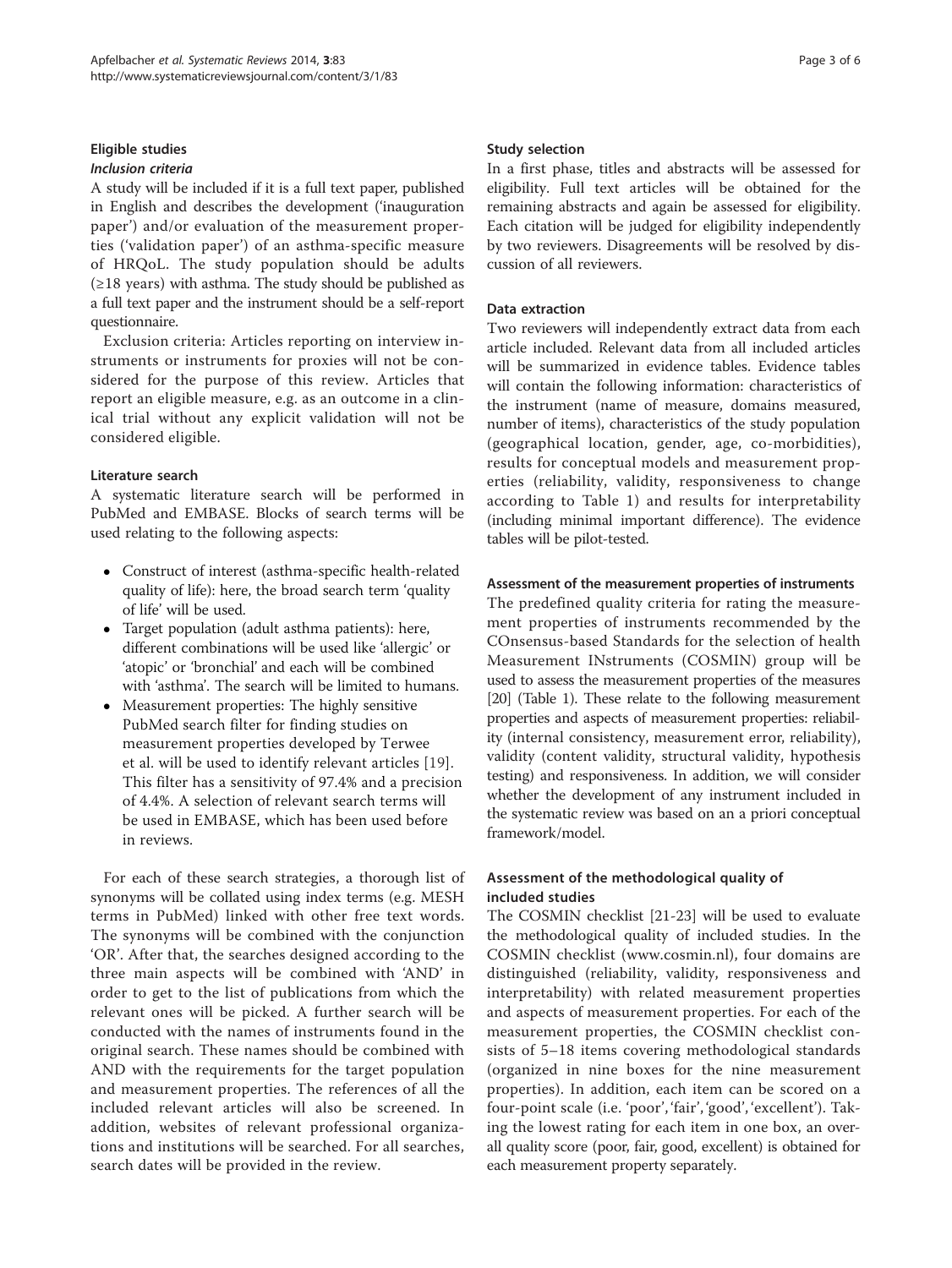#### <span id="page-3-0"></span>Table 1 Quality criteria for measurement properties

| Property             | Rating             | <b>Quality criteria</b>                                                                                                                                                                                                                                               |
|----------------------|--------------------|-----------------------------------------------------------------------------------------------------------------------------------------------------------------------------------------------------------------------------------------------------------------------|
| Reliability          |                    |                                                                                                                                                                                                                                                                       |
| Internal consistency | $+$                | (Sub)scale unidimensional AND Cronbach's alpha(s) ≥0.70                                                                                                                                                                                                               |
|                      | 7                  | Dimensionality not known OR Cronbach's alpha not determined                                                                                                                                                                                                           |
|                      |                    | (Sub) scale not unidimensional OR Cronbach's alpha(s) <0.70                                                                                                                                                                                                           |
| Measurement error    | $^{+}$             | MIC > SDC OR MIC outside the LOA                                                                                                                                                                                                                                      |
|                      | ?                  | MIC not defined                                                                                                                                                                                                                                                       |
|                      |                    | $MIC \leq SDC OR MIC$ equals or inside LOA                                                                                                                                                                                                                            |
| Reliability          | $^{+}$             | ICC/weighted kappa $\geq$ 0.70 OR Pearson's $r \geq 0.80$                                                                                                                                                                                                             |
|                      | ?                  | Neither ICC/weighted kappa, nor Pearson's r determined                                                                                                                                                                                                                |
|                      |                    | ICC/weighted kappa < $0.70$ OR Pearson's $r < 0.80$                                                                                                                                                                                                                   |
| Validity             |                    |                                                                                                                                                                                                                                                                       |
| Content validity     | $+$                | All items are considered to be relevant for the construct to be measured, for the target<br>population and for the purpose of the measurement AND the questionnaire is considered<br>to be comprehensive                                                              |
|                      | ?                  | Not enough information available                                                                                                                                                                                                                                      |
|                      |                    | Not all items are considered to be relevant for the construct to be measured, for the target<br>population and for the purpose of the measurement OR the questionnaire is considered<br>not to be comprehensive                                                       |
| Construct validity   |                    |                                                                                                                                                                                                                                                                       |
| Structural validity  | $\! + \!\!\!\!$    | Factors should explain at least 50% of the variance                                                                                                                                                                                                                   |
|                      | $\overline{\cdot}$ | Explained variance not mentioned                                                                                                                                                                                                                                      |
|                      |                    | Factors explain <50% of the variance                                                                                                                                                                                                                                  |
| Hypothesis testing   | $^{+}$             | Correlation with an instrument measuring the same construct $\geq$ 0.50 OR at least 75% of<br>the results are in accordance with the hypotheses AND correlation with related constructs<br>is higher than with unrelated constructs                                   |
|                      | $\overline{\cdot}$ | Solely correlations determined with unrelated constructs                                                                                                                                                                                                              |
|                      |                    | Correlation with an instrument measuring the same construct <0.50 OR <75% of the<br>results are in accordance with the hypotheses OR correlations with related constructs are<br>lower than with unrelated constructs                                                 |
| Responsiveness       |                    |                                                                                                                                                                                                                                                                       |
| Responsiveness       | $^{+}$             | Correlation with changes on instruments measuring the same construct $\geq$ 0.50 OR at least<br>75% of the results are in accordance with the hypotheses OR AUC ≥0.70 AND correlation<br>with changes in related constructs are higher than with unrelated constructs |
|                      | ?                  | Solely correlations determined with unrelated constructs                                                                                                                                                                                                              |
|                      |                    | Correlations with changes on instruments measuring the same construct <0.50 OR <75%<br>of the results are in accordance with the hypotheses OR AUC <0.70 OR correlations with<br>changes in related constructs are lower than with unrelated constructs               |

Plus sign indicates positive rating; question mark, indeterminate rating and minus sign, negative rating. MIC minimal important change, SDC smallest detectable change, LOA limits of agreement, ICC intraclass correlation coefficient, AUC area under the curve.

#### Best evidence synthesis

If several studies exist for one measure, findings will be synthesized by combining them, based on number and methodological quality of the studies and consistency of results as previously suggested [[24\]](#page-5-0). The criteria for synthesizing evidence are summarized in Table [2](#page-4-0).

#### **Discussion**

The proposed systematic review will produce a comprehensive assessment of measurement properties of existing measures of asthma-specific health-related quality of life. We will highlight the major findings of the review and describe evidence in terms of grade supporting or not supporting the use of any given asthma-specific HRQL tool. We will highlight problems and limitations that we will find across the reviewed tools. The strengths and limitations in the identified evidence (e.g. relating to amount of evidence, validity, feasibility) will be presented and discussed. Finally, we will report about strengths and limitations of our review and highlight future research and policy implications.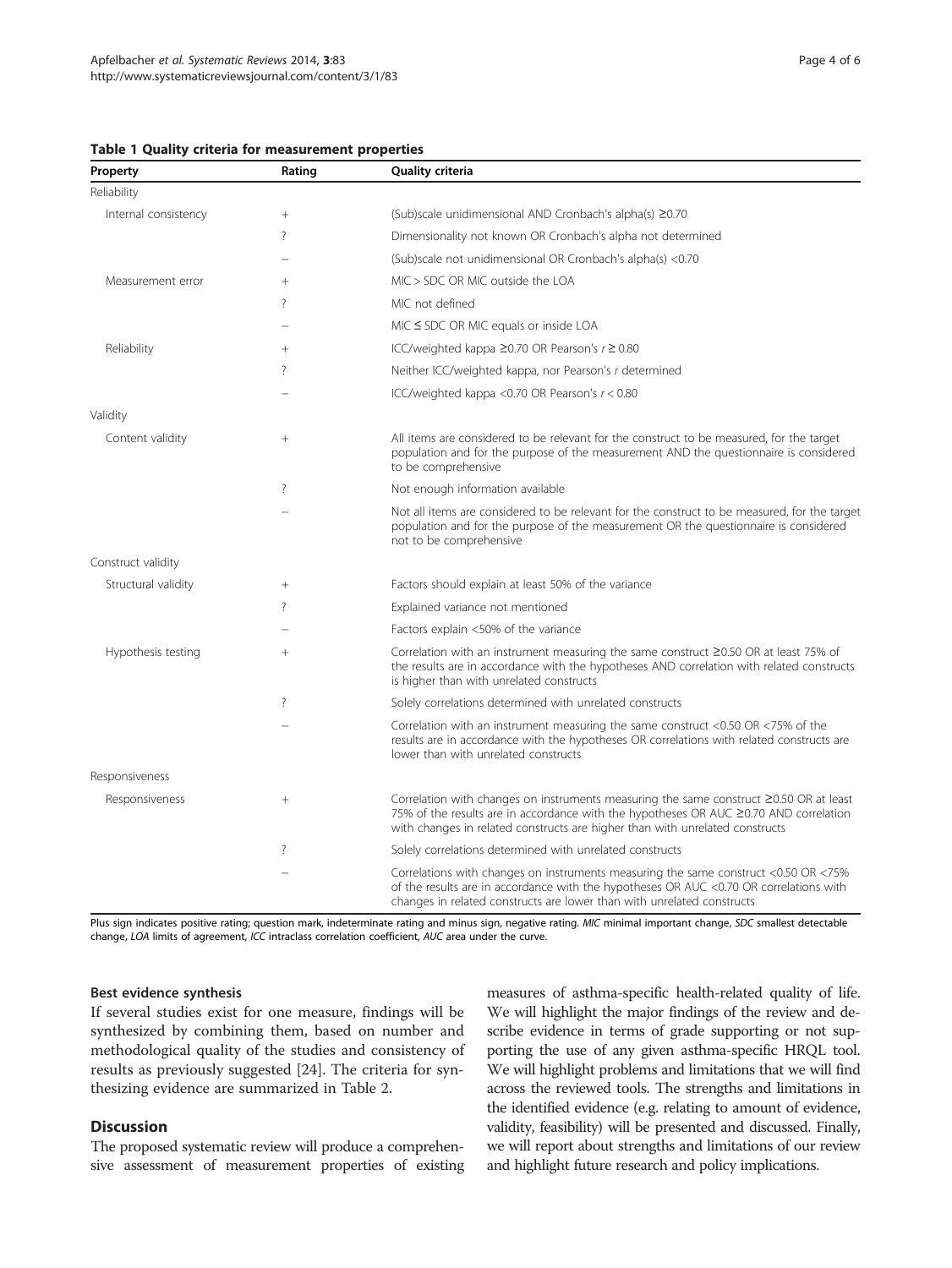#### <span id="page-4-0"></span>Table 2 Levels of evidence for the overall quality of a measurement property

| Level       | Rating           | Criteria                                                                                                                         |
|-------------|------------------|----------------------------------------------------------------------------------------------------------------------------------|
| Strong      | $+++$ or         | Consistent findings in multiple studies of<br>good methodological quality OR in one<br>study of excellent methodological quality |
| Moderate    | $++$ or $--$     | Consistent findings in multiple studies of<br>fair methodological quality OR in one<br>study of good methodological quality      |
| I imited    | $+$ $\alpha r -$ | One study of fair methodological quality                                                                                         |
| Conflicting | $+/-$            | Conflicting findings                                                                                                             |
| Unknown     |                  | Only studies of poor methological quality                                                                                        |

Plus sign indicates positive rating; question mark, indeterminate rating and minus sign, negative rating.

We also aim to derive recommendations in order to help researchers and practitioners alike in the choice of instrument. For each instrument identified in the review, a standardized recommendation for usage or required future validation work will be made depending on the best evidence synthesis.

Four categories of recommendation will be made as follows:

- a) Outcome measure achieves positive ratings (at least '+') for all measurement properties and is recommended for use.
- b) Outcome measure achieves positive ratings (at least '+') for at least two measurement properties, but performance in all other required measurement properties is unclear, so that the outcome measure has the potential to be recommended in the future depending on the results of further validation studies.
- c) Outcome measure has low quality in at least one measurement property (at least one '−' rating) and therefore is not recommended to be used any more.
- d) Outcome measure has (almost) not been validated. Its performance in all or most relevant measurement properties is unclear, so that it is not recommended to be used until further validation studies clarify its quality.

#### Abbreviations

HrQoL: Health-related quality of life; COSMIN: COnsensus-based Standards for the selection of health Measurement INstruments.

#### Competing interests

The authors declare that they have no competing interests.

#### Authors' contributions

CA initiated the protocol, reviewed previous systematic reviews and wrote the manuscript. CA and HES conceptualized the research plan for the proposed systematic review. AB helped with the methodology section. AB, PP and HES reviewed the manuscript for important intellectual content. All authors read and approved the final manuscript.

#### Received: 27 March 2014 Accepted: 16 July 2014 Published: 24 July 2014

#### References

- Masoli M, Fabian D, Holt S, Beasley R: The global burden of asthma: executive summary of the GINA dissemination committee report. Allergy 2004, 59:469–478.
- 2. U.S. Department of Health and Human Services Food and Drug Administration: Food and Drug Administration guidance for industry on patient-reported outcome measures: use in medical product development to support labeling claims. 2009. In Book U.S. Department of Health and Human Services Food and Drug Administration: Food and Drug Administration guidance for industry on patient-reported outcome measures: use in medical product development to support labeling claims; 2009. Available from: [http://www.fda.gov/downloads/Drugs/](http://www.fda.gov/downloads/Drugs/GuidanceComplianceRegulatoryInformation/Guidances/ucm071324.pdf) [GuidanceComplianceRegulatoryInformation/Guidances/ucm071324.pdf](http://www.fda.gov/downloads/Drugs/GuidanceComplianceRegulatoryInformation/Guidances/ucm071324.pdf).
- 3. Juniper EF, Guyatt GH, Epstein RS, Ferrie PJ, Jaeschke R, Hiller TK: Evaluation of impairment of health related quality of life in asthma: development of a questionnaire for use in clinical trials. Thorax 1992, 47:76–83.
- 4. Marks GB, Dunn SM, Woolcock AJ: A scale for the measurement of quality of life in adults with asthma. J Clin Epidemiol 1992, 45:461-472.
- 5. Hyland ME, Finnis S, Irvine SH: A scale for assessing quality of life in adult asthma sufferers. J Psychosom Res 1991, 35:99–110.
- 6. Jones PW, Quirk FH, Baveystock CM: The St George's respiratory questionnaire. Respir Med 1991, 85 Suppl B:25–31. discussion 33-27.
- 7. Jones PW, Quirk FH, Baveystock CM, Littlejohns P: A self-complete measure of health status for chronic airflow limitation. The St George's respiratory questionnaire. Am Rev Respir Dis 1992, 145:1321–1327.
- 8. Maille AR, Koning CJ, Zwinderman AH, Willems LN, Dijkman JH, Kaptein AA: The development of the 'Quality-of-life for respiratory illness questionnaire (QOL-RIQ)': a disease-specific quality-of-life questionnaire for patients with mild to moderate chronic non-specific lung disease. Respir Med 1997, 91:297–309.
- 9. Baiardini I, Pasquali M, Giardini A, Specchia C, Passalacqua G, Venturi S, Braido F, Bonini S, Majani G, Canonica GW: Rhinasthma: a new specific QoL questionnaire for patients with rhinitis and asthma. Allergy 2003, 58:289–294.
- 10. Gibbons E, Fitzpatrick R: A structured review of patient-reported outcome measures for people with asthma: an update 2009; 2009. Available from: [http://phi.uhce.ox.ac.uk/.](http://phi.uhce.ox.ac.uk/)
- 11. Juniper EF, Buist AS, Cox FM, Ferrie PJ, King DR: Validation of a standardized version of the asthma quality of life questionnaire. Chest 1999, 115:1265–1270.
- 12. Juniper EF, Guyatt GH, Cox FM, Ferrie PJ, King DR: Development and validation of the mini asthma quality of life questionnaire. Eur Respir J 1999, 14:32–38.
- 13. Wilson SR, Rand CS, Cabana MD, Foggs MB, Halterman JS, Olson L, Vollmer WM, Wright RJ, Taggart V: Asthma outcomes: quality of life. J Allergy Clin Immunol 2012, 129:S88–S123.
- 14. Haave E, Hyland ME: Norwegian versions of the living with asthma questionnaire (LWAQ) and asthma bother profile (ABP), validation and comparison of two asthma groups. Scand J Psychol 2004, 45:163-167.
- 15. Schatz M, Mosen D, Kosinski M, Vollmer WM, O'Connor E, Cook EF, Zeiger RS: Validation of the asthma impact survey, a brief asthma-specific quality of life tool. Qual Life Res 2007, 16:345–355.
- 16. Hyland ME: The living with asthma questionnaire. Respir Med 1991, 85 Suppl B:13–16. discussion 33-17.
- 17. Adams RJ, Ruffin RE, Smith BJ: Validity of a modified version of the marks asthma quality of life questionnaire. J Asthma 2000, 37:131-143.
- 18. Bayliss MS, Espindle DM, Buchner D, Blaiss MS, Ware JE: A new tool for monitoring asthma outcomes: the ITG asthma short form. Qual Life Res 2000, 9:451–466.
- 19. Terwee CB, Jansma EP, Riphagen II, de Vet HC: Development of a methodological PubMed search filter for finding studies on measurement properties of measurement instruments. Qual Life Res 2009, 18:1115–1123.
- 20. Terwee CB, Bot SD, de Boer MR, van der Windt DA, Knol DL, Dekker J, Bouter LM, de Vet HC: Quality criteria were proposed for measurement properties of health status questionnaires. J Clin Epidemiol 2007, 60:34-42.
- 21. Mokkink LB, Terwee CB, Patrick DL, Alonso J, Stratford PW, Knol DL, Bouter LM, de Vet HC: The COSMIN study reached international consensus on taxonomy, terminology, and definitions of measurement properties for health-related patient-reported outcomes. J Clin Epidemiol 2010, 63:737–745.